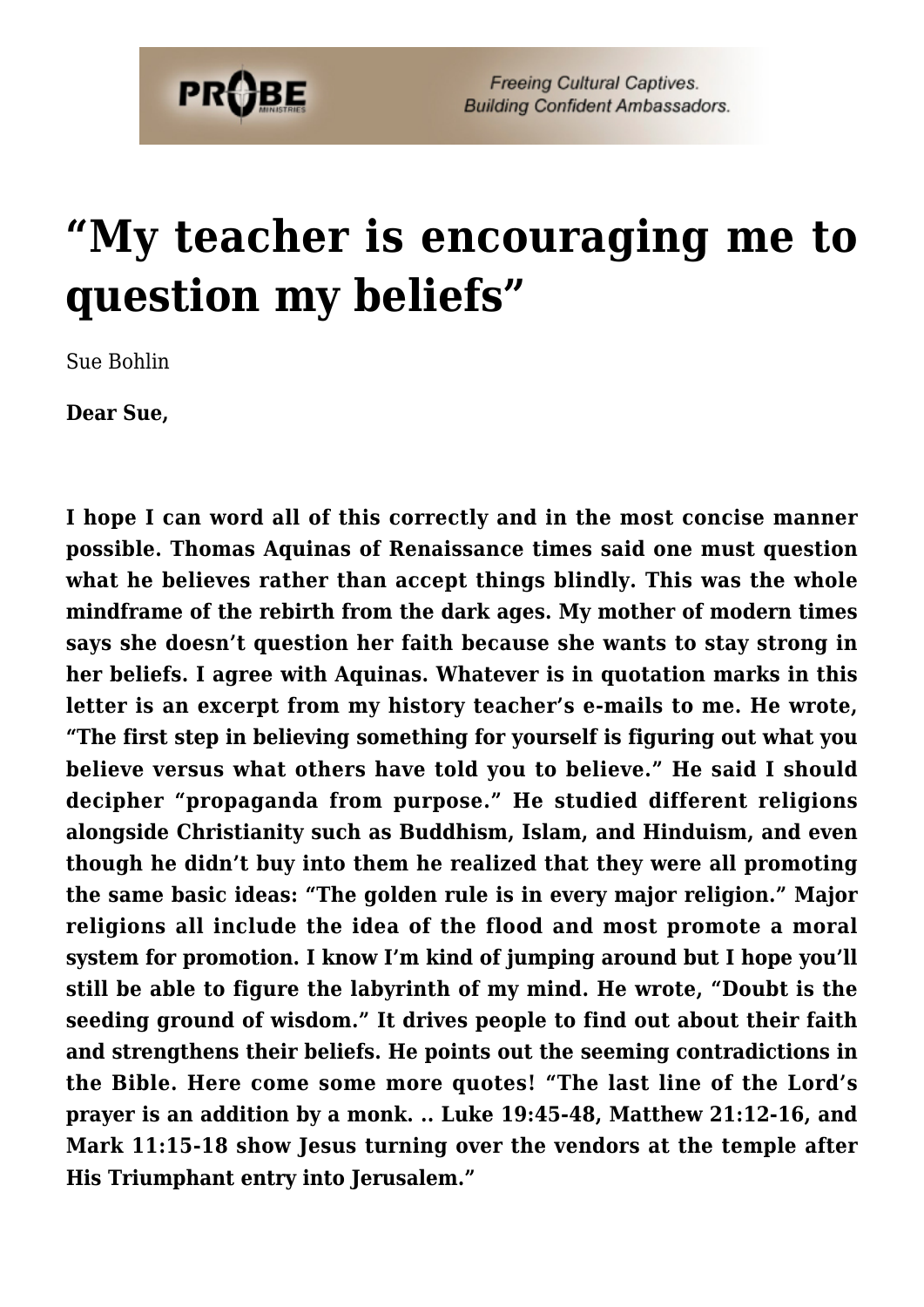

*I agree with Aquinas.*

I do too, which is why I'm glad I was able to catch up with you in the bathroom at church where I could use the wall to illustrate the point that it's the strength and credibility of what we believe in, rather than the strength or fragility of our faith, that matters. That's why it's okay to question Christianity: it can MORE than hold up under scrutiny. Just like that wall was more than adequate to stand up to me pushing against it.

*He wrote, "The first step in believing something for yourself is figuring out what you believe versus what others have told you to believe."*

That's true. Part of growing up means examining our beliefs that sit in our head like canned goods sit on the shelf of our mind, and we decide which ones we're going to keep and which ones we're not. Once you believe to keep the "can" of a belief, it becomes yours instead of your parents' or your teachers'. HOWEVER! The most important question is not, "Do I believe it, or was I merely taught to believe it?" but "Is it true, regardless of whether I believe it or not?"

*He said I should decipher "propaganda from purpose."*

Who can argue with that? The bottom line question, again, is "Is it true?" And how can we know if something is true or not, apart from information from "outside the box" (the box being the world and our human experience)? That's why we as Christians depend on revelation: God is giving us information from His perspective, outside the box. That's a big way (and the ultimate way) we know whether something is true or not.

*He studied different religions alongside Christianity such as Buddhism, Islam, and Hinduism, and even though he didn't buy into them he realized that they were all promoting the same basic ideas: "The golden rule is in every major*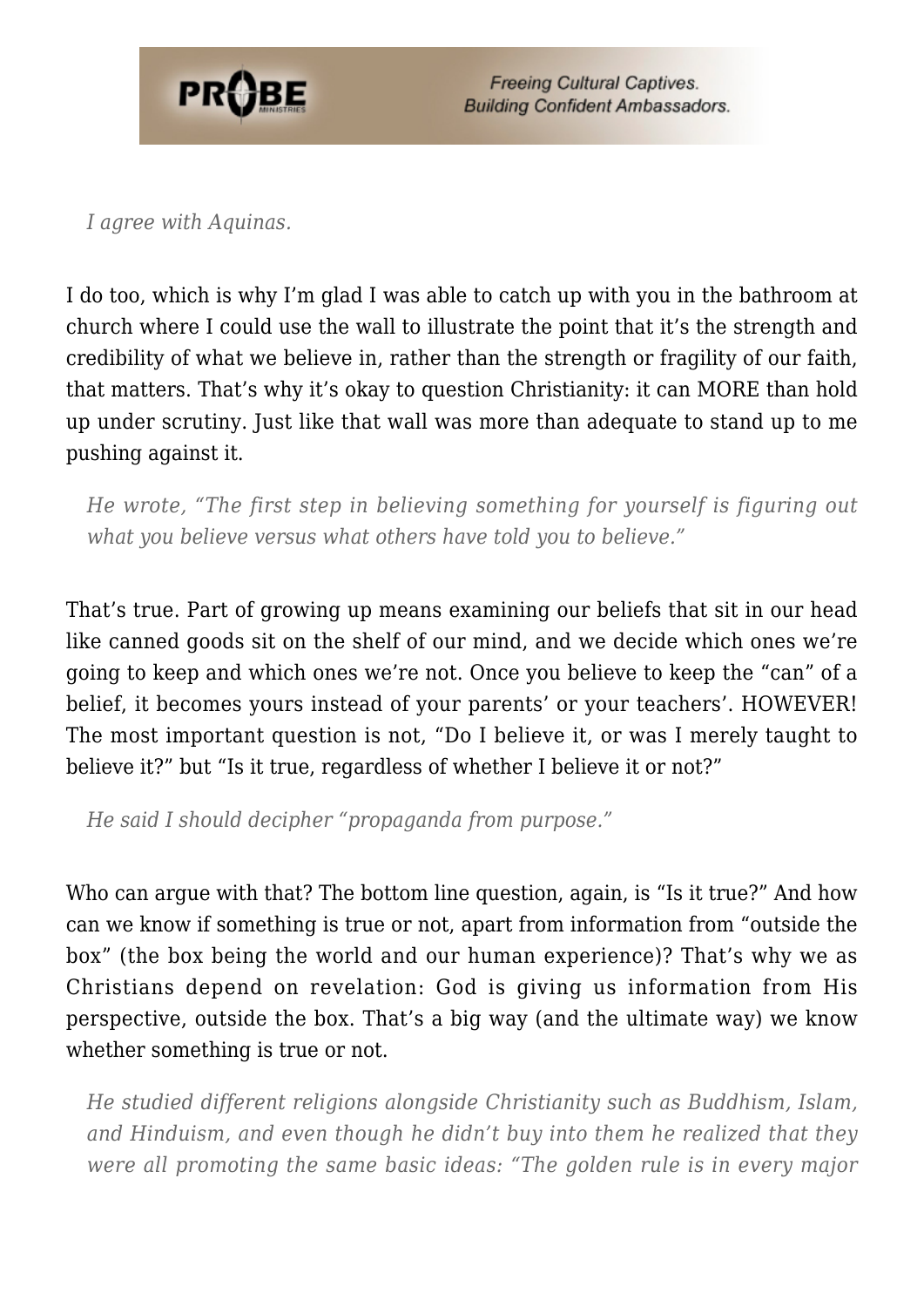

*religion."*

There's a big difference between all religions sharing a particular element (e.g., the golden rule) and all religions promoting the same basic ideas. We can find some truth in every religion, but that doesn't make the religions themselves true because they don't correspond to reality. Only Christianity corresponds to reality.

I think it's interesting how many people can "study" world religions and come to the conclusion that they're all basically the same. Eastern religion is radically different from Christianity: the concept of reincarnation and karma is vastly different from the concept of one birth, one death, then judgment.

Furthermore, Christianity says "There is no way anyone can get into heaven on their own because only the good and perfect and holy can get in." Other religions, if they even believe in a heaven, depend on their own good works. Christianity says, "We are dead in our sins and separated from God." Other religions say, "Our efforts can overcome our sin." Christianity says, "Jesus Christ is the only way to God." Other religions say, "There are many ways to God." Christianity says, "Christ living inside you is your power source and allows you to live a live pleasing to God." Other religions say, "You're on your own" or, worse, the New Age religions promise the lie, "You ARE god!"

*Major religions all include the idea of the flood and most promote a moral system for promotion.*

First of all, the fact that major religions all have a flood story/myth/legend says something powerful about it being a real event! What's significant to me is that the flood story as recorded in our Bible is the one that Jesus endorsed when He quoted from that Bible, when He talked about Noah as a real person.

Secondly, about promoting a moral system for promotion: what is that but a system of human works? Why would we be surprised that all religions, which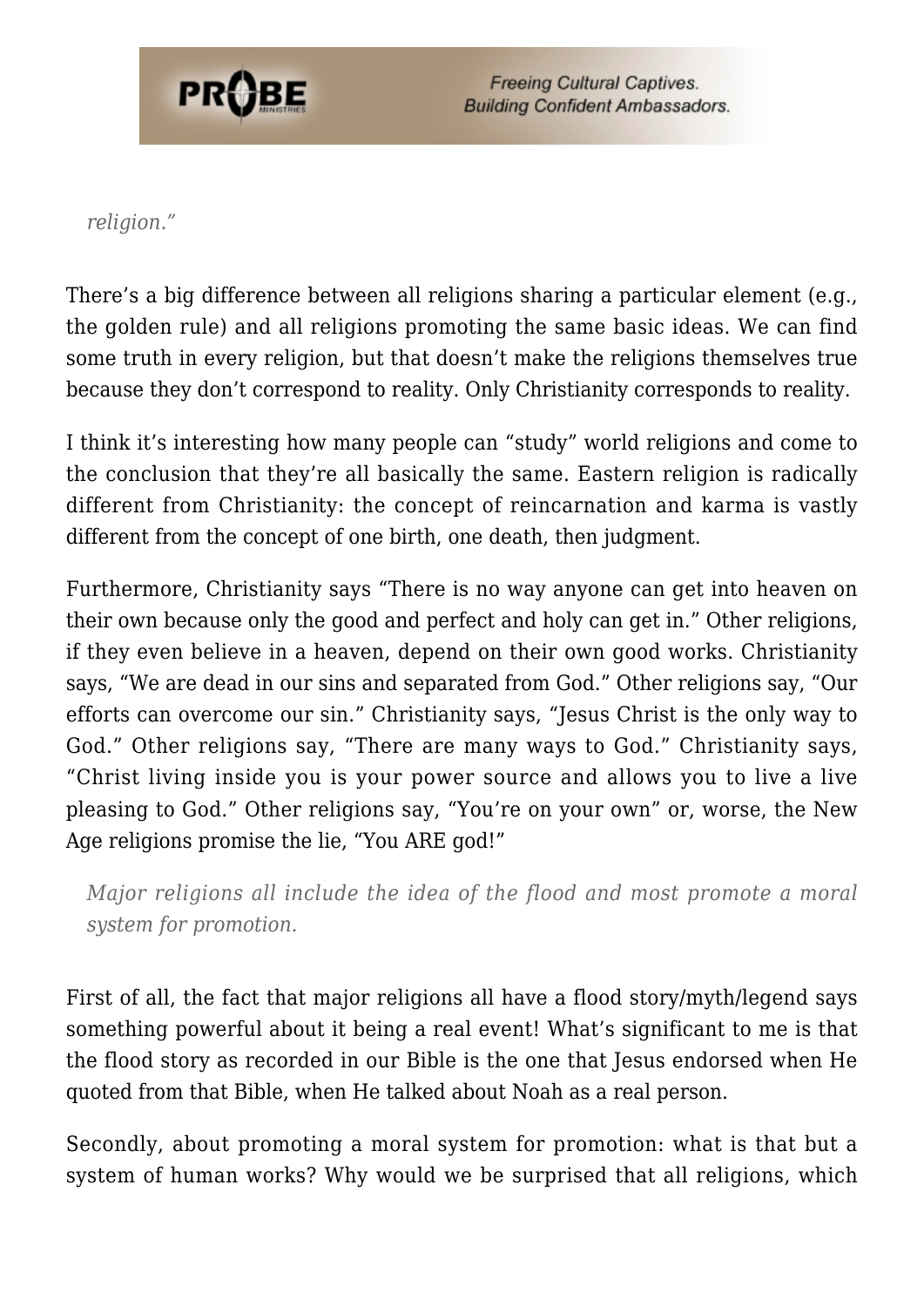

address the subject of morality, would talk about *good* works? Again, though, Christianity is completely different from all other religions in this department. It claims that there is nothing we can do to promote ourselves, to climb any ladder of goodness and morality because we are sinners. "Promotion" comes from accepting Christ's righteousness in exchange for our sinfulness. What a swap! That isn't found in any other world religion–what human would have thought it up???

*I know I'm kind of jumping around but I hope you'll still be able to figure the labyrinth of my mind. He wrote, "Doubt is the seeding ground of wisdom." It drives people to find out about their faith and strengthens their beliefs.*

Doubt, if it means being openminded to finding or being reassured of the truth, may well be a seeding ground of wisdom. But I am concerned whenever ANY teacher holds up the banner of doubt as "freethinking" as if choosing to continue to believe your beliefs is closeminded and controlled. Please see this teacher as a threat to your faith. God may well be using him to help you build your faith at the same time, but know that the enemy uses disillusioned teachers to destroy students' faith all the time. It's not an accident; it's a deliberate attempt to spread the enemy's poison. It's a spiritual battle, and the teachers and professors are unknowing pawns being manipulated by the enemy in the heavenlies just as surely as if they were marionettes. And ironically, they \*think\* they're being "freethinkers!"

*He points out the seeming contradictions in the Bible.*

There's nothing wrong with examining SEEMING contradictions. Usually they come from not seeing the whole picture.

*Here come some more quotes! "The last line of the Lord's prayer is an addition by a monk."*